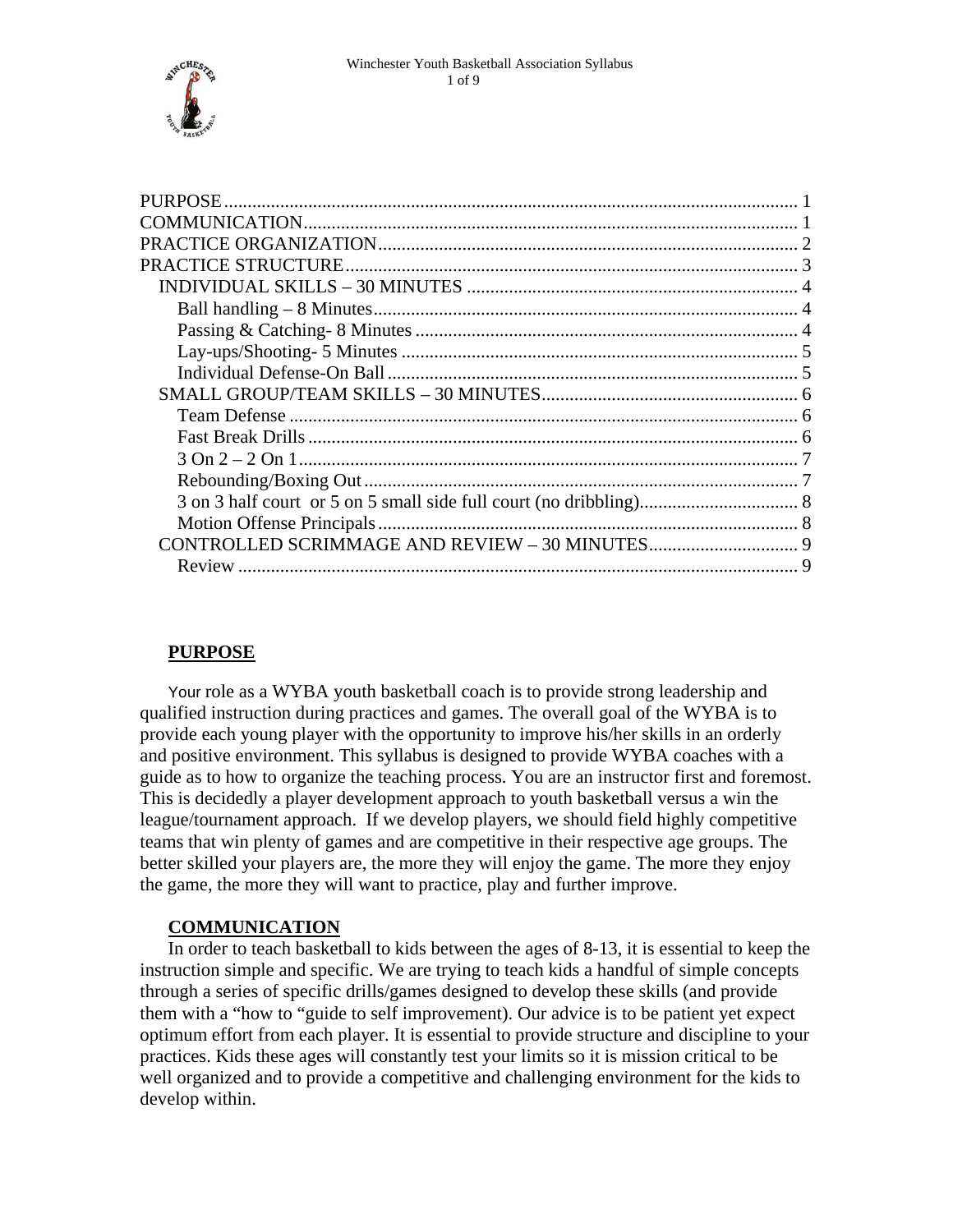<span id="page-1-0"></span>

Games should be a time for the kids to enjoy themselves in a competitive environment. It is not a time for coaches to narrate and/or hypercharge the experience with a lot of instruction and parental emotion. Never yell specific instructions to a player as to what to do when he/she has the ball ("pass….shoot…over there"). This will only confuse them, as they cannot process the information nearly fast enough to make it worthwhile. A good rule to follow as coach is to yell encouragement and whisper constructive criticism. Focus on coaching the fundamentals during practice and let the kids see what they can do during the games. Allow leaders to emerge and the team will naturally learn how to compete over the course of the year. Even though these basic basketball concepts and skills are relatively simple, beginning to master them requires significant repetition. Consistent and positive feedback/evaluation is key to helping kids develop these skills. There is a fine line between assisting and badgering. When in doubt, keep quiet. Always try to give feedback in a positive manner when dealing with development issues. A good way to do this is to recognize a player who is performing the skill correctly and having the others observe for a minute while he/she demonstrates. Kids will become more confident/interested in there own potential if they observe a peer.

Always bear in mind that these kids are just starting to develop physically, and many are going through growth spurts. Basketball is one of the most difficult games for kids to play. There are a lot of rules/violations, and they have to learn to pass, catch dribble and shoot all while running and being defended (add keeping your head up and it sounds like a circus act!). Don't expect miracles or mastery overnight. Rather, focus on improvement, player effort/hustle and a positive environment. These middle school years are just the beginning and serve as a foundation for kids to start developing their basketball skills and hopefully some passion for the game.

# **PRACTICE ORGANIZATION**

Practice is the single most important tool for developing players of all ages and abilities. For the WYBA middle school coach important points to provide the proper learning environment are as follows:

- 1. **Be organized**. Take 5 minutes prior to arriving to put together a practice plan for every practice. It will allow you to move the team in an orderly and predictable manner, and allow you to focus on teaching the kids rather than frantically trying to think of what you're going to do next. Start the practice with a 1-minute preview so they know what to expect.
- 2. **Use the entire practice space and all the balls**. Split players up at multiple baskets and spaces to do drills and minimize any standing in lines. Every player should buy and bring a ball to every practice. Use cones/spots to emphasize correct floor spacing and position. If in doubt always have the players active and moving. Use assistant coaches/parents to supervise and help. A simple and quick explanation/demonstration and let the kids try it themselves.
- **3. Be consistent.** Try to develop a structure that is relatively predictable and flows easily. An outline of our recommended practice is outlined below. Also be consistent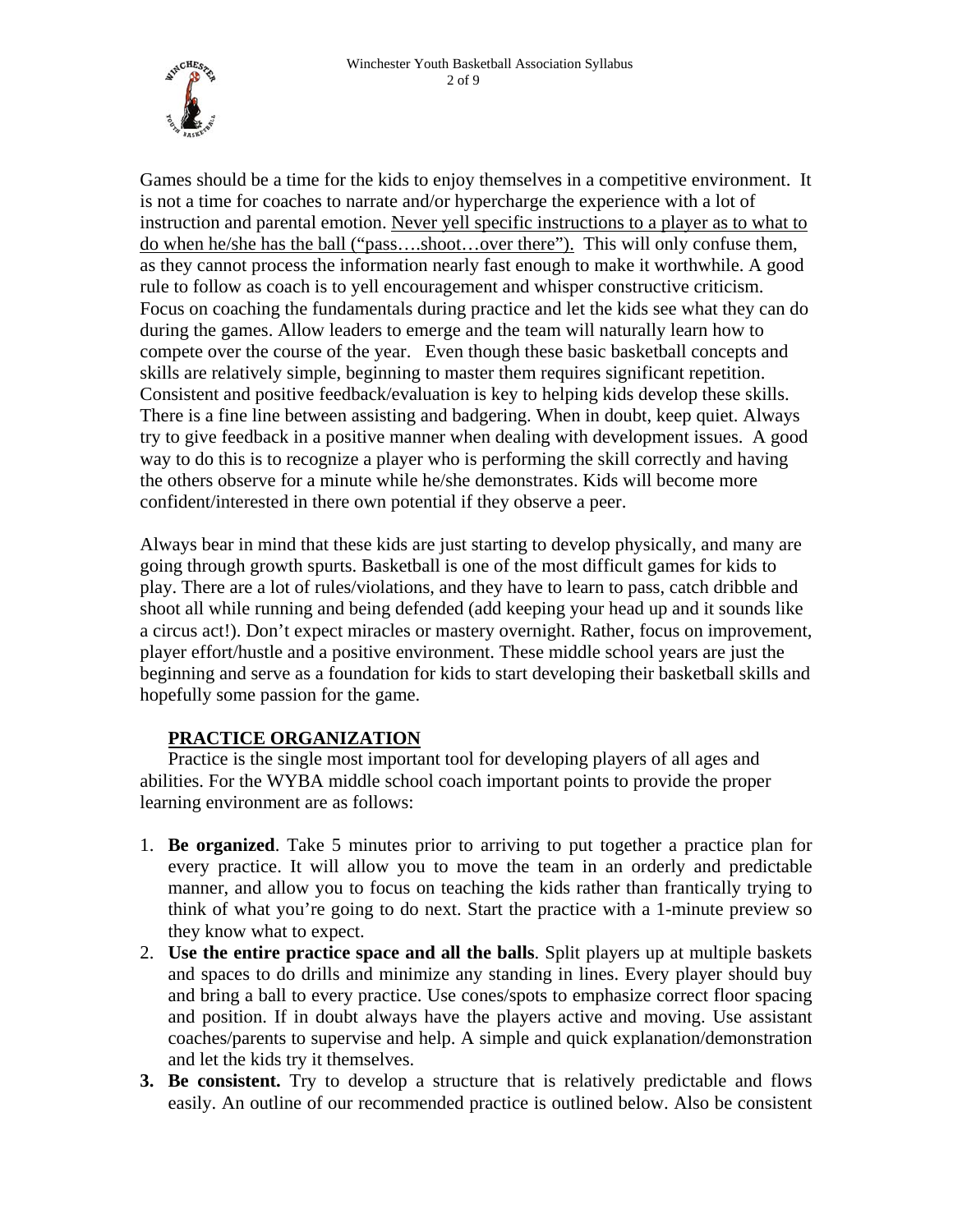<span id="page-2-0"></span>

relative to discipline an order. One of the hardest tasks as a middle school coach is to get the kids to settle in and focus. We have found time and time again that a fast moving, rigorous and competitive practice will keep the kids on track. The "roll the balls out and let them run around "is unacceptable in the WYBA and is disservice to the kids and the basketball learning process.

4. **Demand and earn the players respect.** Middle school kids will constantly test the boundaries and limits. This is normal. Take control from the outset. Do not let structure and discipline ebb and flow. You as the coach must be clear in what is acceptable and unacceptable behavior. The big ones are:

No talking/dribbling when the coach is talking (except for questions of course)

- Stop on the whistle
- No fresh talking back to the coach
- Be respectful of your coaches, teammates and opponents….No trash talk
- No profanity
- Be on time ……Be ready to play
- Always hustle, always try your best, always work your hardest
- Reward effort and passion
- Yell encouragement, quietly explain mistakes

As a coach, you must demand that your players understand and adhere to these rules. Without structure, you will have anarchy. With anarchy, no one learns anything and the kids will lose interest. If there is a player(s) who consistently break these or other rules you have, the player must be disciplined. Acceptable forms of discipline are removal from the group, removal from the practice or if necessary (and after discussion with the parents), suspension from the team. The more the coach employs a consistent and clear message to the players from the get go, the smoother the practices will run, and the better the learning environment will develop.

#### **PRACTICE STRUCTURE**

The WYBA practice structure is as follows;

 Warm Up- When the kids arrive at the gym they should immediately get a partner and do some 2 person drills. Layups are a great way to warm up, get lots of reps and keep them from firing 3 pointers. It also sets the tone for a focused practice.

1/3 Individual skills – 30 Minutes

1/3 Small group/team skills – 30 Minutes

1/3 Controlled scrimmage and Review – 30 Minutes

Since each practice time slot is 90 minutes, each of these components is 30 minutes. You must be organized and crisp in order to keep the kids moving through this practice.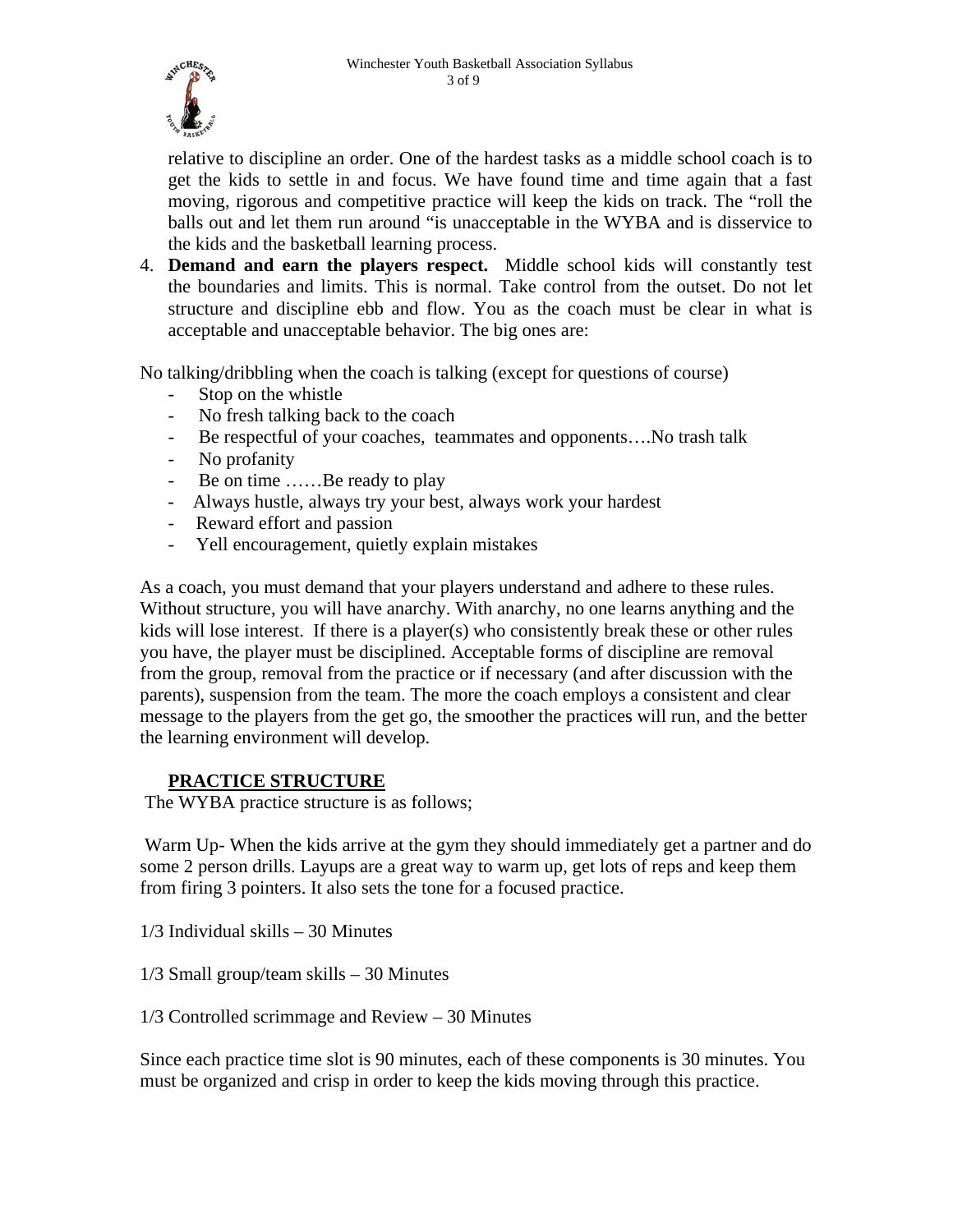<span id="page-3-0"></span>

# **INDIVIDUAL SKILLS – 30 MINUTES**

This is the part of practice where we are focused on individual skill improvement. It is the component of the learning process where the kids should get a lot of feedback. "Keep your head up, Move you feet quickly, hands up, closer to your man" are all simple examples of the type of feedback you need to provide. In order to do this, you have to understand what the drill is designed to do and what the common problems young players have in performing them.

# **Ball handling – 8 Minutes**

Everyone has a ball all the time No lines where kids are standing around waiting to do the drill Always try to keep your head up when dribbling Every drill should be done with BOTH hands Keep ball on finger pads and off palm

*Stationary*  Around the body-25 each way Fingertip taps-30 seconds 2 ball dribble-25 (pair up for this) Crossover low side to side Figure Eight No Dribble – 25 reps Figure Eight With dribble – 25 reps In out Right/left -25 each way Spider dribble

#### *Moving*

1-Jerry West (run while putting the ball through your legs-no dribble) 2-Suicides with the ball (baseline to foul line & back,  $\frac{1}{2}$  court & back,  $\frac{3}{4}$  court & back, full court & back). Different dribble each way. Control, speed, defensive. Left hand/right hand. Reverse pivot dribble at each change of direction. 3 times through for each player. Half the players at a time.

# **Passing & Catching- 8 Minutes**

Step toward ball when receiving all passes Crisp passes with backspin  $-10-15$  feet at the most when drilling Elbows in-hands on sides of ball Never throw a pass to a teammate that isn't looking Bounce passes are much harder to intercept Bounce passes should land ¾ of the distance to the receiver

#### *Stationary*

3-person monkey in the middle. Show them how to pivot around the defender. Show them the different alleys for passes. Start dummy defense, work up to live.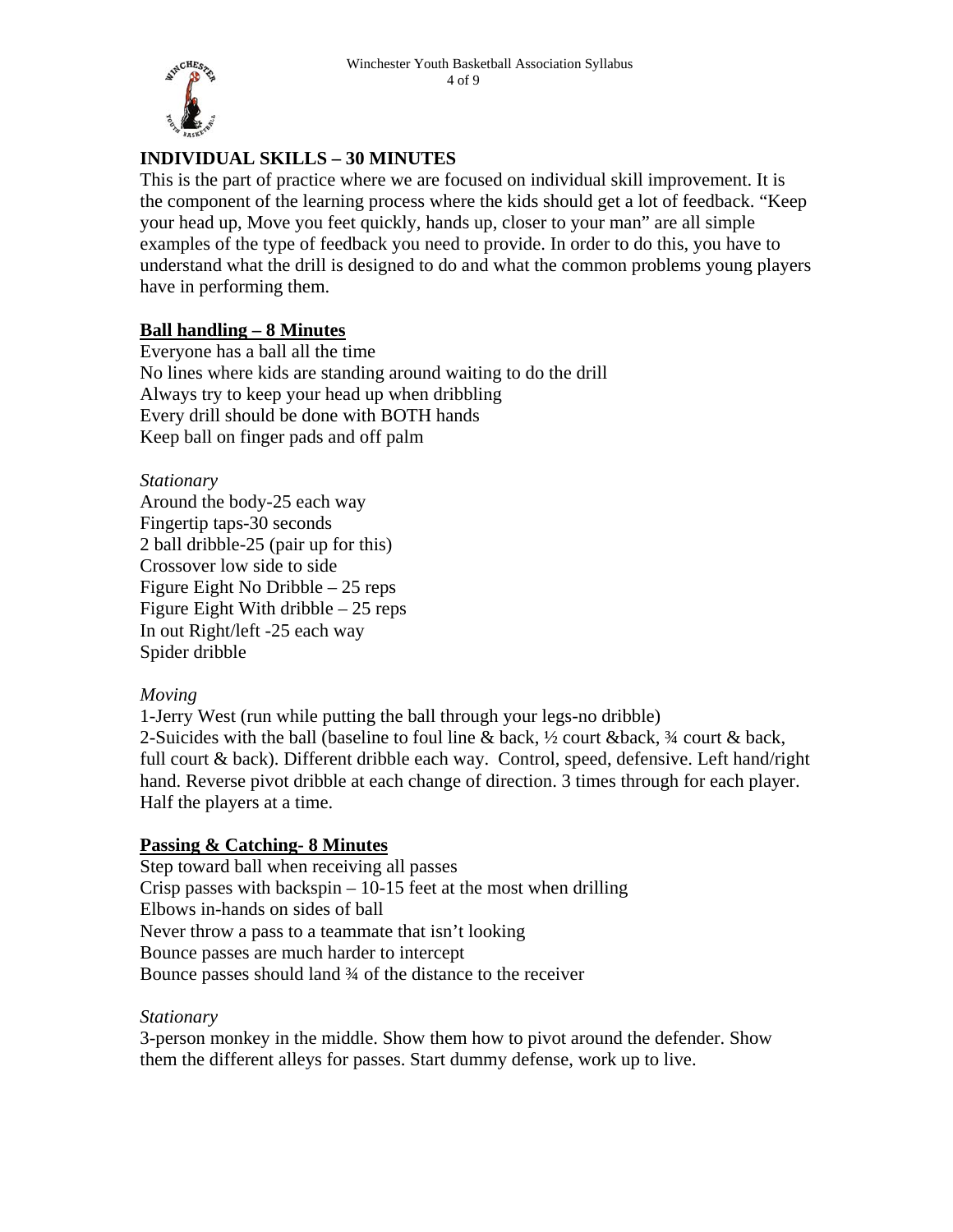<span id="page-4-0"></span>

*Moving* 

1-Box drill-1,2 and 3 balls. Chest and bounce passes. Clockwise/Counter clockwise. Focus on proper pivoting here.

2- 2 ball shuffle drill- split team in 2 , line each up along sideline full court, passer steps out and passes one ball while receiving the other ball and sliding correctly up and back full court.

3- Celtics Drill-one ball ,three lines, ball starts in corner, passed to half court, back to the passer who is moving toward half court, is passed to the middle, middle takes a hard dribble to the foul line and hits the half court player with a bounce pass for a lay-up. Passer gets rebound a returns it to the baseline.

# **Lay-ups/Shooting- 5 Minutes**

-Eyes on the front rim

- -Ball on finger pads
- -Balanced stance
- -Focus on the short shots

-Backspin and high arch from proper snap release- Finish high with hand in cookie jar -Free throws should be shot with shooting side foot slightly in front of other

1- Mikan drill- left and right lay-ups using 1-2 footwork-pair up at baskets and do 15 reps each player-good one for kids to do before practice

2- Full court lay-up drill-see diagram-every player has a ball-Complete both right and left handed

3- Full court pull up jump shot drill- same as lay-ups- no deeper than 8 feet- use backboard

4- 2 person 2 spot shooting-one rebounder, one shooter-10 at a time-3 sets-keep trackloser runs up and back

# **Individual Defense-On Ball**

Palm to chest spacing for man to man Knees bent -Back straight-head up-palms up hands away from the body Balance weight evenly Slide feet to move- don't cross or touch them-short slides Head on ball Focus on turning the dribbler

- 1- Zig zag Drill. 3 lines, dribbler goes side to side in control dribble, defender focuses on proper fundamental position to turn the dribbler. Also try with hands behind defender's back to focus on footwork. Make sure the dribbler uses left hand to go left and vice versa. Have the dribblers work on crossover move to start and work into behind the back, reverse dribble and through their legs as they get more comfortable.
- 2- Zig Zag Drill-1 on 1. Same as above but use two lines and have the two players go live once they hit half court. Defense gets a point for turning the offensive player, offense gets one point for a score.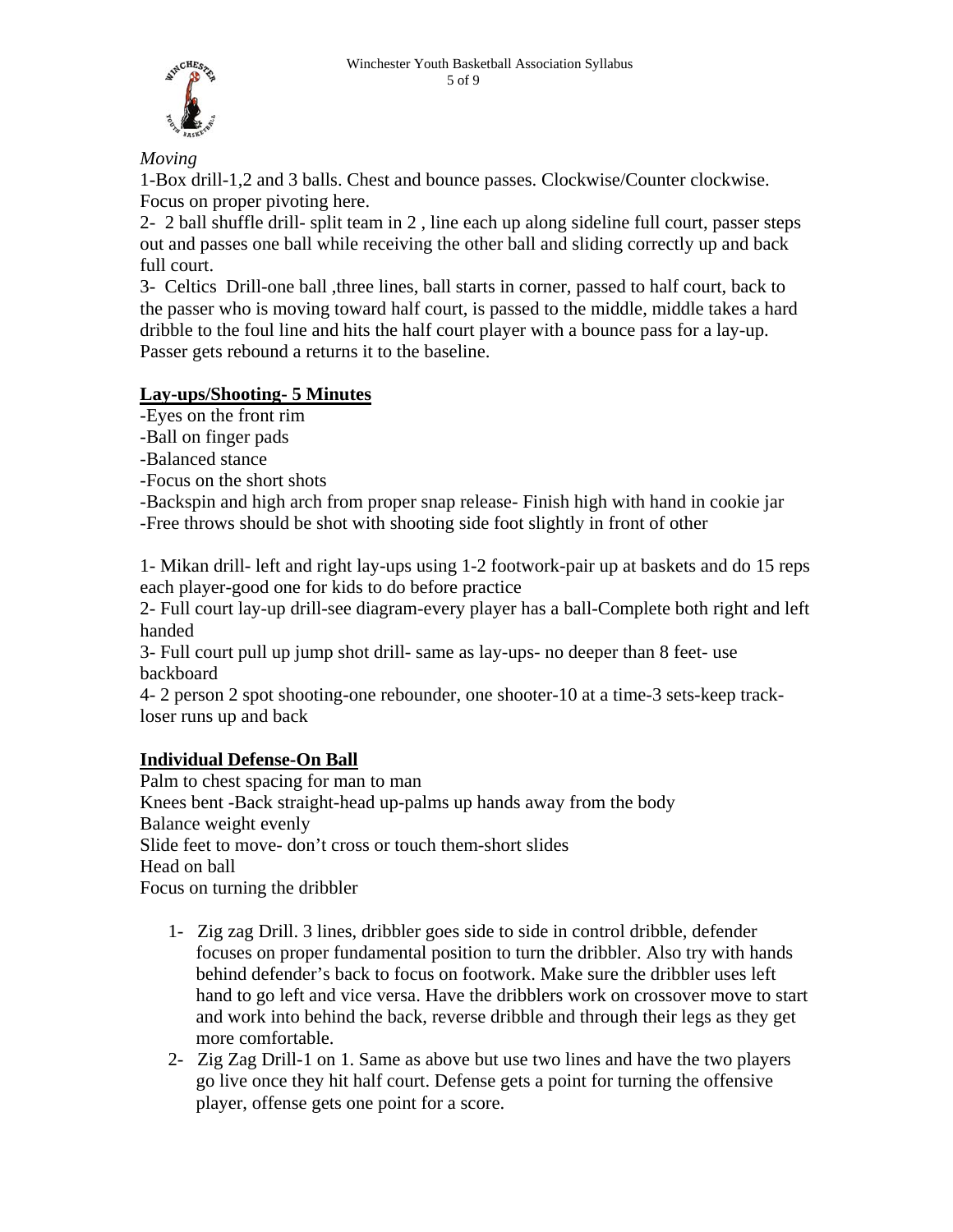<span id="page-5-0"></span>

# **SMALL GROUP/TEAM SKILLS – 30 MINUTES**

#### **Team Defense**

4 Person Shell Drill- 4 on 4 where the ball moves around the perimeter and defensive players have to shift their position based on where the ball is and where their man is. Offense should be relatively stationary during the first 5 times you do this. You can slowly work dummy offense into the drill where the ball is passed and the offense moves at half speed. On the whistle, play is live. Key concepts here are:

- Pointing to the ball and your man (pistols)
- Jumping to the ball on every pass,
- Help and recover defense,
- Seeing the ball and your man simultaneously
- Transitioning from off ball to on ball defense.

Advanced teams may start to understand help rotations as they become more proficient. At the onset, you want your weak side players to play off of their man toward the ball, and help when the player guarding the ball gets beat. One other critical concept is talking on defense. This is a great drill to teach the concept of talking to each other when the ball is moving, calling out to the ball defender that he has help, and boxing out on offensive shots

# **Fast Break Drills**

 Catching, passing, dribbling and defending on the run are some of the most difficult skills for young players to acquire. These fast break drills should help them and are fun to practice. It is critical to consistently remind players of the following points:

- RUN! RUN! RUN!
- Try to keep your head up all the time…See the floor, see your teammates
- Run and play hard, but try to stay under control
- Try to lead your teammates with passes on the move
- Fast break layups require the shooter to slow down with the 1-2 step as he/she approaches the basket-Use the backboard for all lay-ups
- On defense your first job is to stop the dribbler/ball
- The most important pass in fast break is the outlet-make sure that the concept of first pass to the outlet and second pass to the middle are explained discussed
- Run wide if you are filling an offensive lane-spacing is important to create opportunities for passes and drives to the hoop
- Defense must sprint back to the paint EVERY time
- Scoring pass is usually a bounce pass
- Outlets usually overhead passes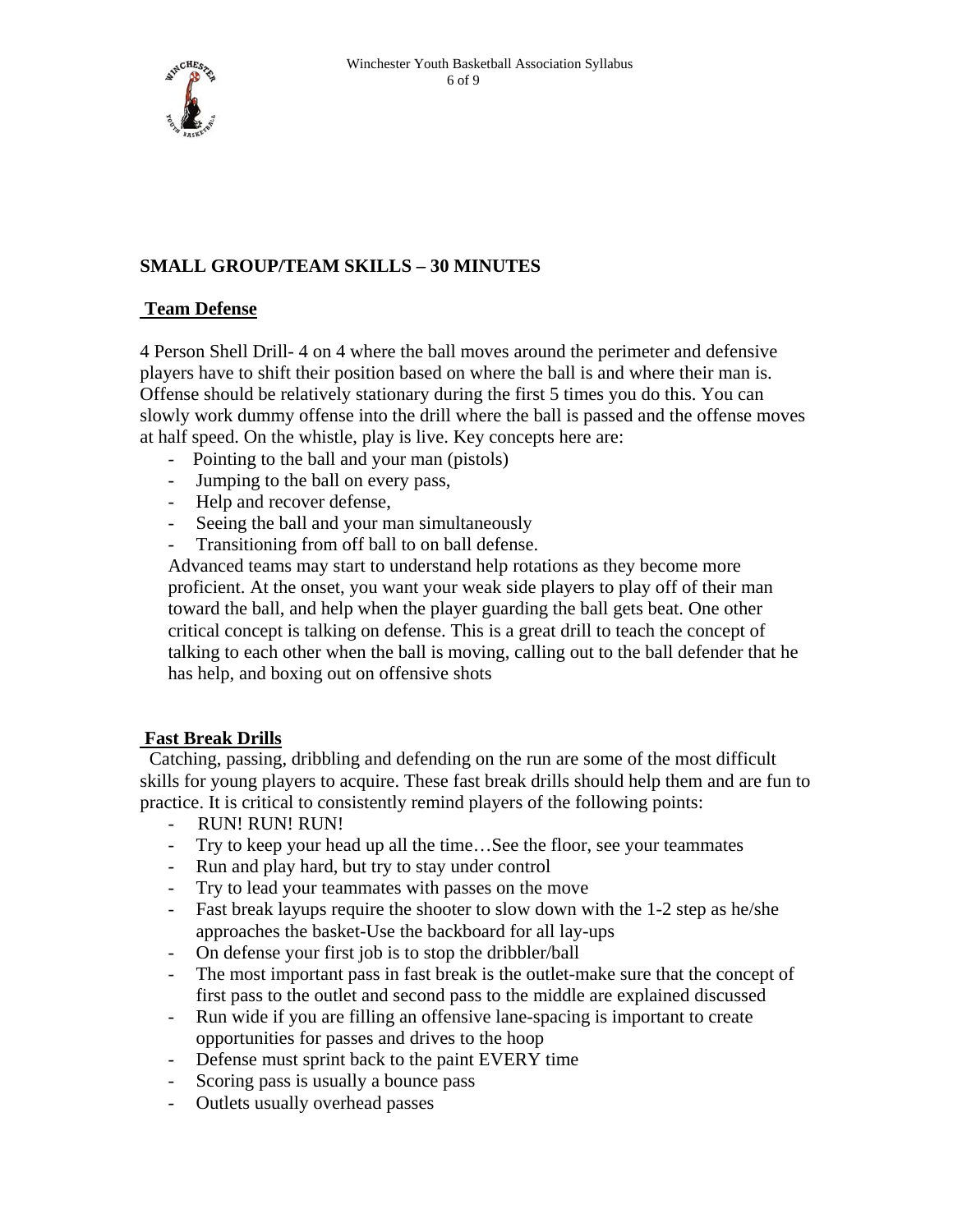<span id="page-6-0"></span>

- Early break passes are usually chest passes

# **3 On 2 – 2 On 1**

 3 lines at one end of the court, 2 players at half court sideline. Middle line player tosses the ball off the backboard jumps up as high as he can to rebound the ball with two hands, pivots to the outside and throws overhead outlet pass to player at hash mark (who has called "outlet"). Rebounder runs up the opposite sideline (staying wide) from his/her pass. Outlet player chest passes to opposite side player who is running the "Banana Cut" to the middle. Banana cut is a looping cut form the opposite sideline so the player receives the ball heading up court Once the ball is in the middle, the outlet receiver fills the outside lane on his/her side. The 2 players at half court run to the middle circle and touch the floor, starting out when the rebounder throws the ball off the backboard. Once they touch the floor, they retreat, never losing sight of the ball, into a tandem (one at the top of the circle, one in the paint) set with the back player taking the first pass. The banana cut player has the ball in the middle and the two outside players are filling the lanes. The middle offensive player dribbles to the foul line, jump stops and bounce passes the ball to one of the wings that is Diagonally-Cutting (planting outside foot and cutting diagonally to the basket) to the basket. Once the shot goes up the player who shoots goes back on defense and the two defenders come down 2 on 1. Make sure you play one shot only to begin with to avoid long scraps under the boards. In the 2 on 1 stress ball movement and the bounce pass for the lay-up, as well as the defender challenging the ball and retreating on a pass. Repeat for 5-7 minutes so each player gets to rotate through different positions.

# **Rebounding/Boxing Out**

 Middle school players usually shoot less than 20% from the floor as a team. 60-70% of the scoring is on rebounded misses. Guess what you should spend some time teaching your team to do? CRASH THE BOARDS AND REBOUND!! Rebounding is 75% effort and 25% skill/athleticism at these ages. Particularly for athletic kids who may not yet be as skilled as their teammates, rebounding is a great way for them to contribute. Focus points for rebounding:

- Be relentless…it's not who jumps the highest or the tallest player who gets the rebound….It's the player who uses their body the best
- Watch the ball, chase the ball
- Go strong with two hands to grab the ball
- Strong stance- knees bent-explode to the ball…No tiptoes!
- When boxing out, make contact and keep contact with the player you are holding out. Focus on sitting on his/her knees and little tap steps to keep in contact.

**3 Player rebounding drill (Multi Basket drill)**- Have 6 players outside of the paint in shell drill positions. Have 2 players pass the ball back and forth so the defense has to react and play the ball and their man. One of the players shoots the ball after 5 passes.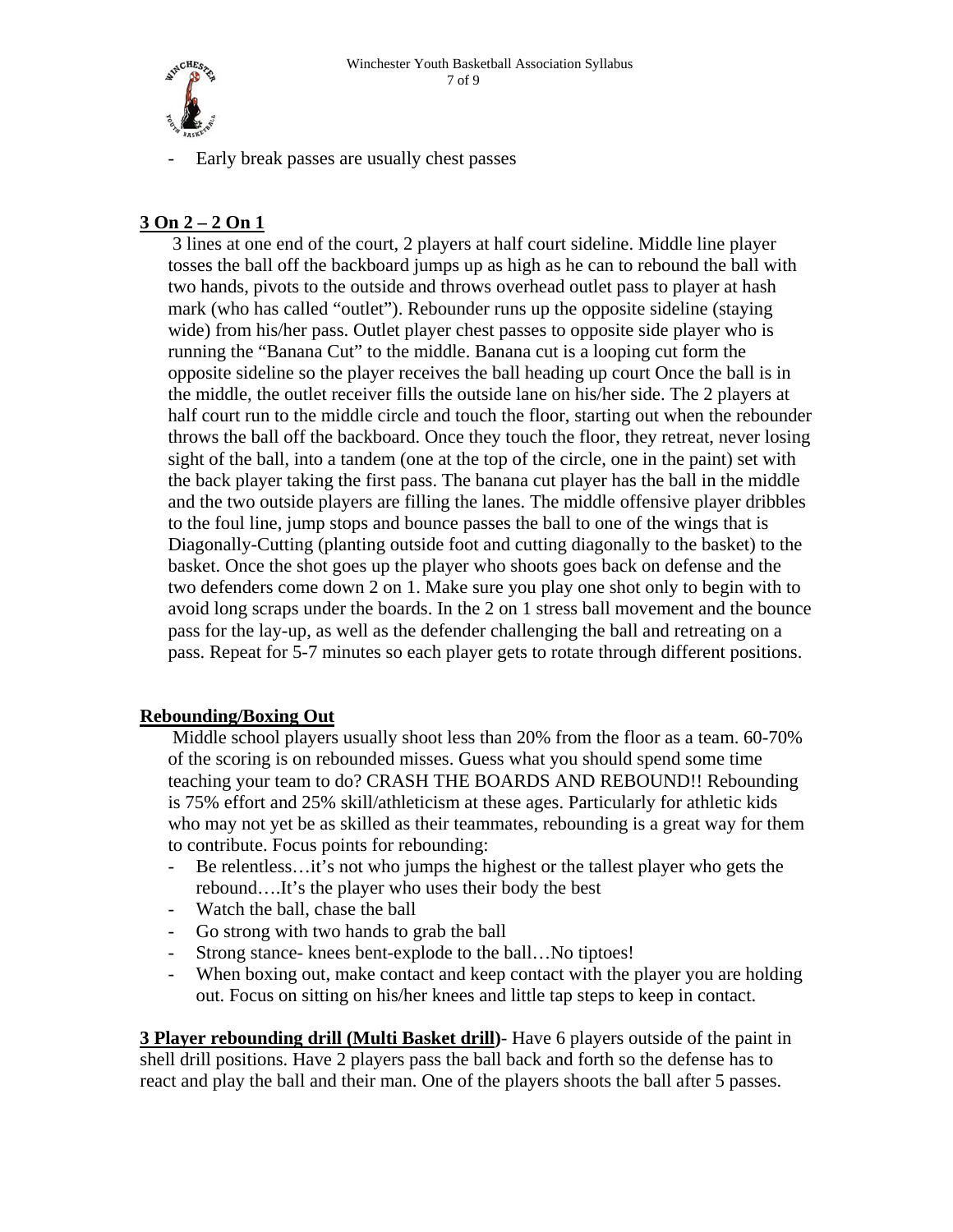<span id="page-7-0"></span>

The drill then goes live. Play offense gets 2 points for a rebound, defense gets 1. Play to 4 and switch.

**Boxing Out Drill**- Place a ball in the middle of the circle. Put the entire team around the ball 15 feet away. Half on offense (outside) half on defense (inside closer to the ball). On the whistle, defense pivots and boxes offense out. We like to front pivot at this age. Second whistle is 5 seconds later. If offense touches the ball they get 1 point if defense holds them out they get 1 point. Play to 5, and switch.

# **3 on 3 half court or 5 on 5 small side full court (no dribbling)**

To encourage passing and cutting to get open. Start a half court game of 3 on 3 with no dribbling with at least two passes before a shot. This drill disciplines players to pass and get open. After a few minutes the game can be modified to allow one dribble. This drill works well with small side full court since the only way to advance the ball up court is through passing.

# **Motion Offense Principals**

 We have attached a basic motion offense as addendum to this syllabus, along with 3 set plays, and a sideline and baseline out of bounds plays. Set offense is the single most difficult to get middle school kids to master. They have a hard enough time passing, catching, dribbling and shooting on the move without layering on the timing and intricacies of offensive sets. As a result, a motion offense that does not rely on all kinds of specific cuts and screens offers players to develop a sense of spacing and the fundamental movement that are the building blocks for later years. Do not mistake this for "freelance, roll out the balls and let them play" offense. Players of this age can often surprise you with how quickly they respond to facing up, spacing, screening off the ball and back door cutting. You have to be patient and stress the simple fundamentals. The most important components of the motion offense are as follows:

- $-$  1-3-1 basic set
- Assign each player a number to get them started
- Point Guard passes to either wing, or to the high post to get started
- Wings V-cut to get open
- If the ball goes from the point to the high post, the wings both cut back door
- Point guard can either screen away, rub off the high post, or cut back door to the hoop
- EVERY TIME A PLAYER RECEIVES A PASS HE/SHE FACES UP IN THE TRPILE THREAT POSTION AND LOOKS TO PASS.
- Players should attempt to keep the basic shape of the 1-3-1….fill space where player who is cutting has vacated
- Look pass first, shoot drive second
- Every player must learn to V-Cut to get open. If you can't get open, go screen for somebody.